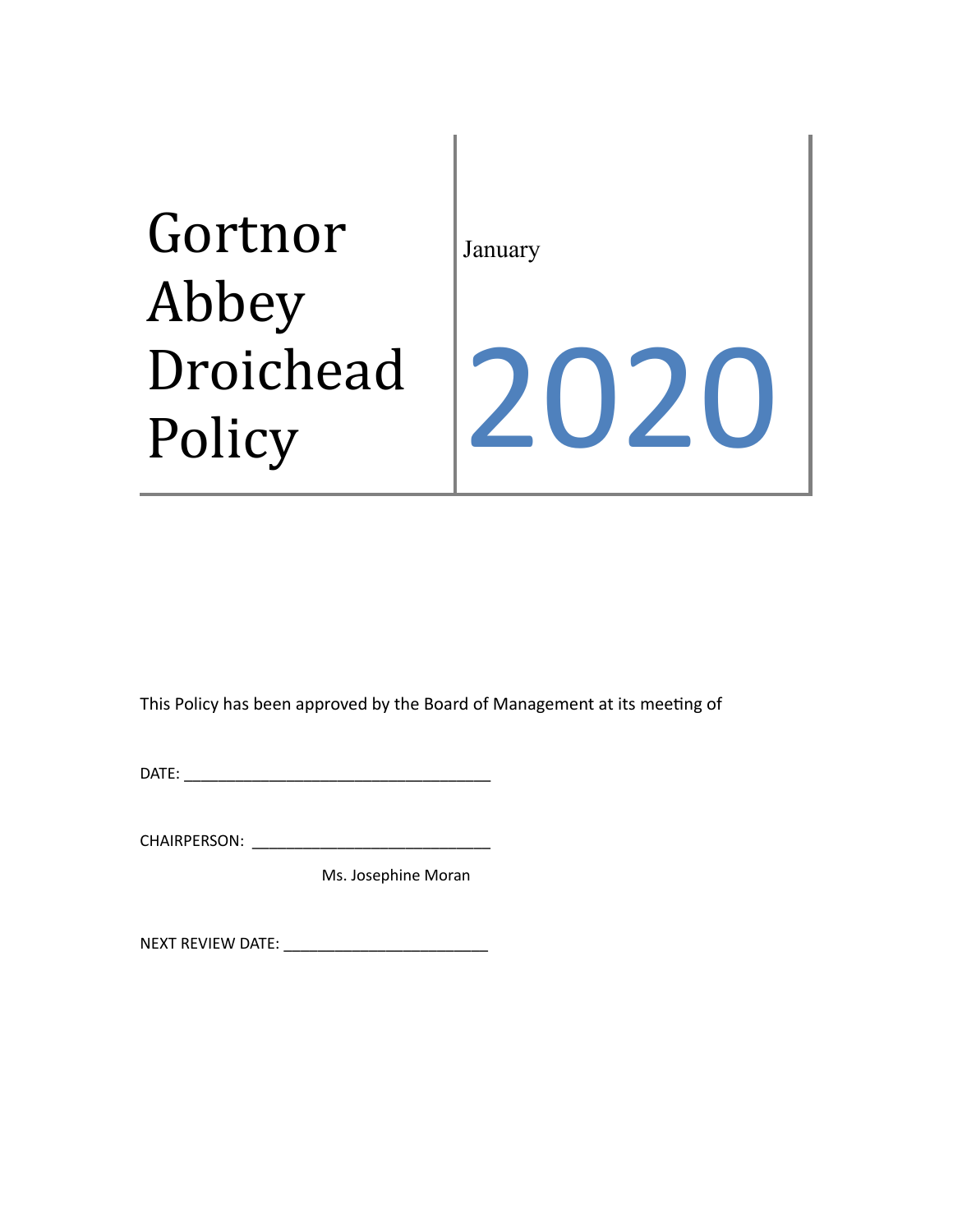#### **Mission Statement**

We are a Christian Co-educational Secondary School based in Crossmolina Co. Mayo. In keeping with the Jesus and Mary Ethos, we are committed to the holistic development of each individual in our community by: Empowering each person to grow in justice, honesty, respect and loyalty to self, family, school and community. Helping all students to achieve full potential at their studies. Promoting an appreciation of Heritage, Culture and the Environment. Providing an atmosphere where religious belief, a sense of responsibility, self- confidence, self-esteem and self-identity are developed. Encouraging participation in all facets of school life - spiritual, academic, sporting, social and cultural.

#### **Purpose**

- To guide the whole school implementation of *Droichead* to support the induction of newly qualified teachers (NQTs)
- To identify the roles and clarify the responsibilities across the school community in support of *Droichead*
- To iden9fy the protocols underpinning the *Droichead* process in the school
- To identify the documents in support of the process

#### **Rationale**

In line with the Teaching Council's policy on *Droichead*: The Integrated Professional Induction Framework, March 2017, Jesus and Mary Secondary School, Gortnor Abbey is a school offering *Droichead* as a route of induction for newly qualified teachers (NQTs).

#### **Scope**

This Induction Policy applies to all Newly Qualified Teachers (NQTs) partaking in *Droichead* at Jesus and Mary Secondary School, Gortnor Abbey. It also applies to management and members of the Professional Support Team (PST). This policy was devised and formulated by the school community at Jesus and Mary Secondary School, inclusive of all stakeholders, staff, parents, students and the Board of Management.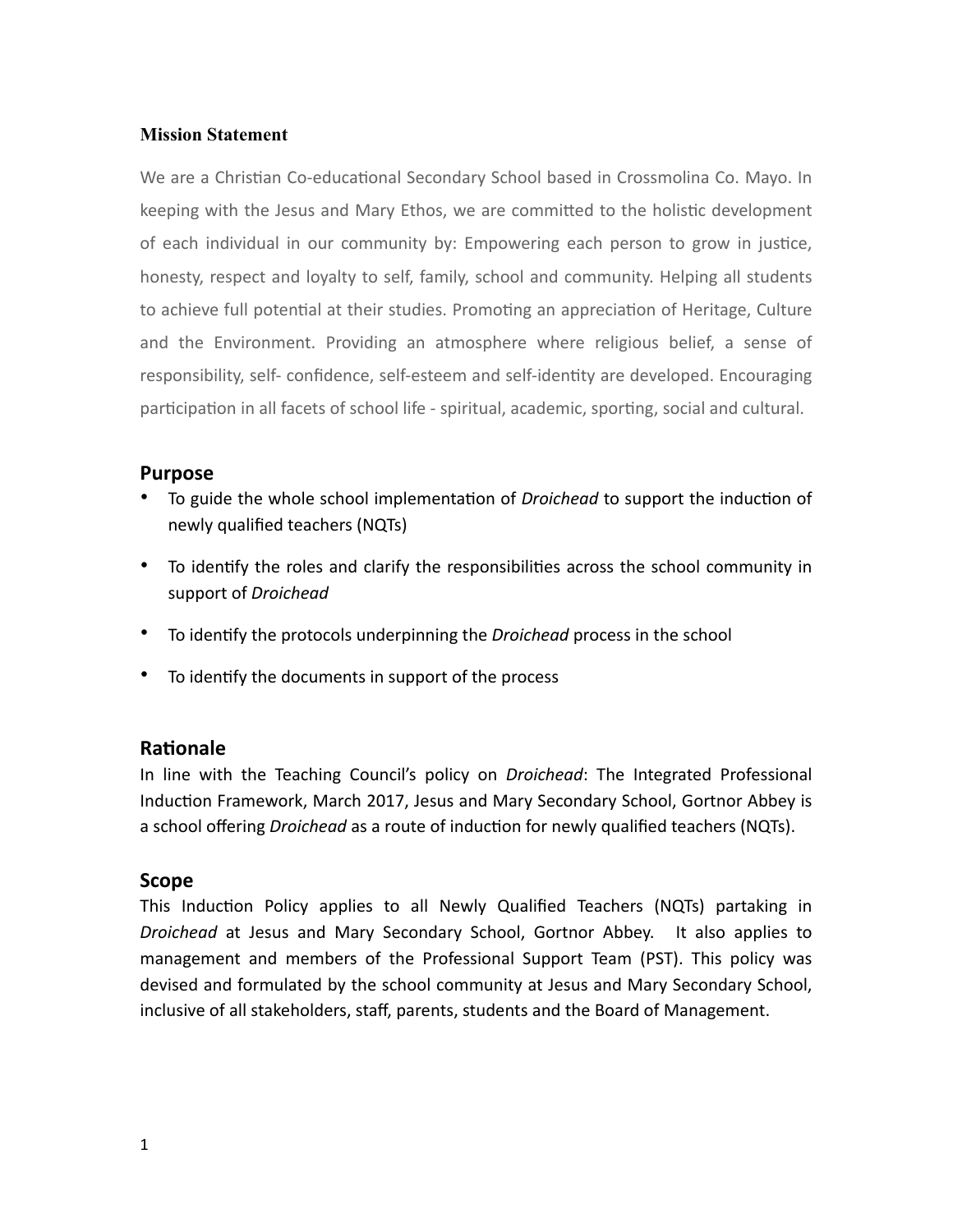# **Legal Framework**

This Induction Policy has been informed by the following:

- The Education Act (1998)
- The Education (Welfare) Act 200
- The Code of Professional Conduct for Teachers (2nd Edition) 2012
- *Droichead*: The Integrated Professional Induction Framework 2017
- Teaching Council's Transitionary Arrangements Post-qualification Professional Practice Conditions 2017/20182018.19
- Post-qualification Professional Practice Procedures and Criteria 2018.19
- Children First Act 2015 and DES Child Protection Procedures for Primary and Post-Primary Schools 2017
- Safety, Health and Welfare at Work Act 2005
- Looking at our School 2016
- General Data Protection Regulation (GDPR) 2018

## **Introduction**

The *Droichead* process is an integrated professional induction framework for newly qualified teachers. It recognises the effectiveness of the reconceptualised programmes of initial teacher education and particularly the extended school placement, in the professional preparation of student teachers. It builds on that phase, taking as its starting point the areas for further learning that have been identified by the NQT in collaboration with the HEI as part of the school placement experience. At the same time, it recognises that induction is a distinct phase of the continuum of teacher education, a socialisation process into the teaching profession. This integrated framework includes both school-based and additional professional learning activities to address the needs of teachers as they begin their careers.

The main objective of the *Droichead* process is to support the professional learning of the NQTs during the induction phase, thus laying the foundations for subsequent professional growth and learning for the next phase of their career.

Following the *Droichead* process, a declaration is made by the NQT that he or she is ready to move to the next phase on the continuum of teacher education. A joint declaration is made by the teacher and experienced colleagues, following collective 2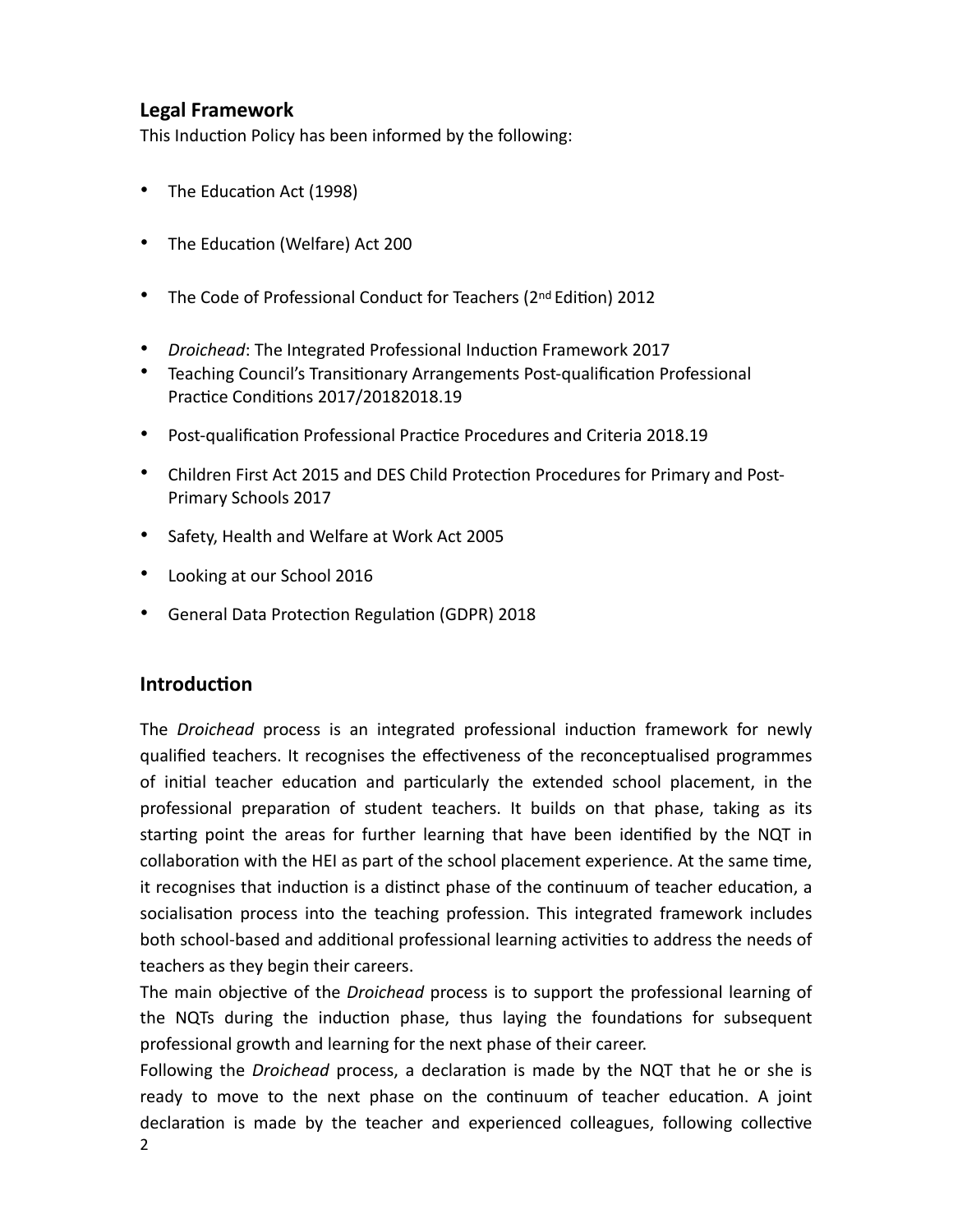reflection, that through their engagement in *Droichead*, they have participated in a quality teaching and learning process. The Teaching Council then removes the *Droichead*  condition from the teacher's registration. The teacher will be fully registered by the Council when all registration conditions (e.g., Irish Language Requirement, qualifications shortfall conditions) have been deemed by the Teaching Council to have been met.

When an NQT is employed in a participating school in an eligible setting (see Policy 1.1.2) and for the minimum period of professional practice (see Policy 1.1.3), they apply for the *Droichead* process via the 'My Registration' portal on [www.teachingcouncil.ie.](http://www.teachingcouncil.ie) An email confirmation is issued to the NQT from the Teaching Council confirming that they have applied for the *Droichead* process. This record should be retained, to be submitted with a completed Form D.

There are two key strands of the *Droichead* process as an integrated induction framework for newly qualified teachers. The first strand is a school-based induction one (Strand A), through which the NQT is supported by experienced colleagues. The second strand is made up of additional professional learning activities (Strand B), which involves attendance at NQT cluster meetings in local education centres, and one other professional learning activity, related to the needs of the NQT. Typical learning activities might be, for example, participation in a workshop, a meeting of a Teacher Professional Network/subject association, an online/blended learning activity, attendance at a conference, Féilte, etc.

*Droichead: The Integrated Professional Induction Framework, March 2017. For the full Droichead* Policy and relevant accompanying documentation, please refer to [www.teachingcouncil.ie](http://www.teachingcouncil.ie)

#### **Objectives**

The *Droichead* process is an integrated professional induction framework for NQTs. The main objective of the *Droichead* process is to support the professional learning of NQTs during the induction phase, thus laying foundations for subsequent professional growth and learning for the next phase of their career.

**Droichead: The Integrated Professional Induction Framework, Teaching Council, March** 2017, p.3

The Teaching Council has set out the following standards to support the *Droichead*  process, in guiding the NQT, with the PST, in relation to their professional learning and practice. Indicators of good practice in different the context of [insert school name here] and are included. Through their engagement in the *Droichead* process, the NQT will:

- 1. Have engaged professionally with school-based induction and additional professional learning activities
- 2. Have demonstrated a satisfactory commitment to quality teaching and learning for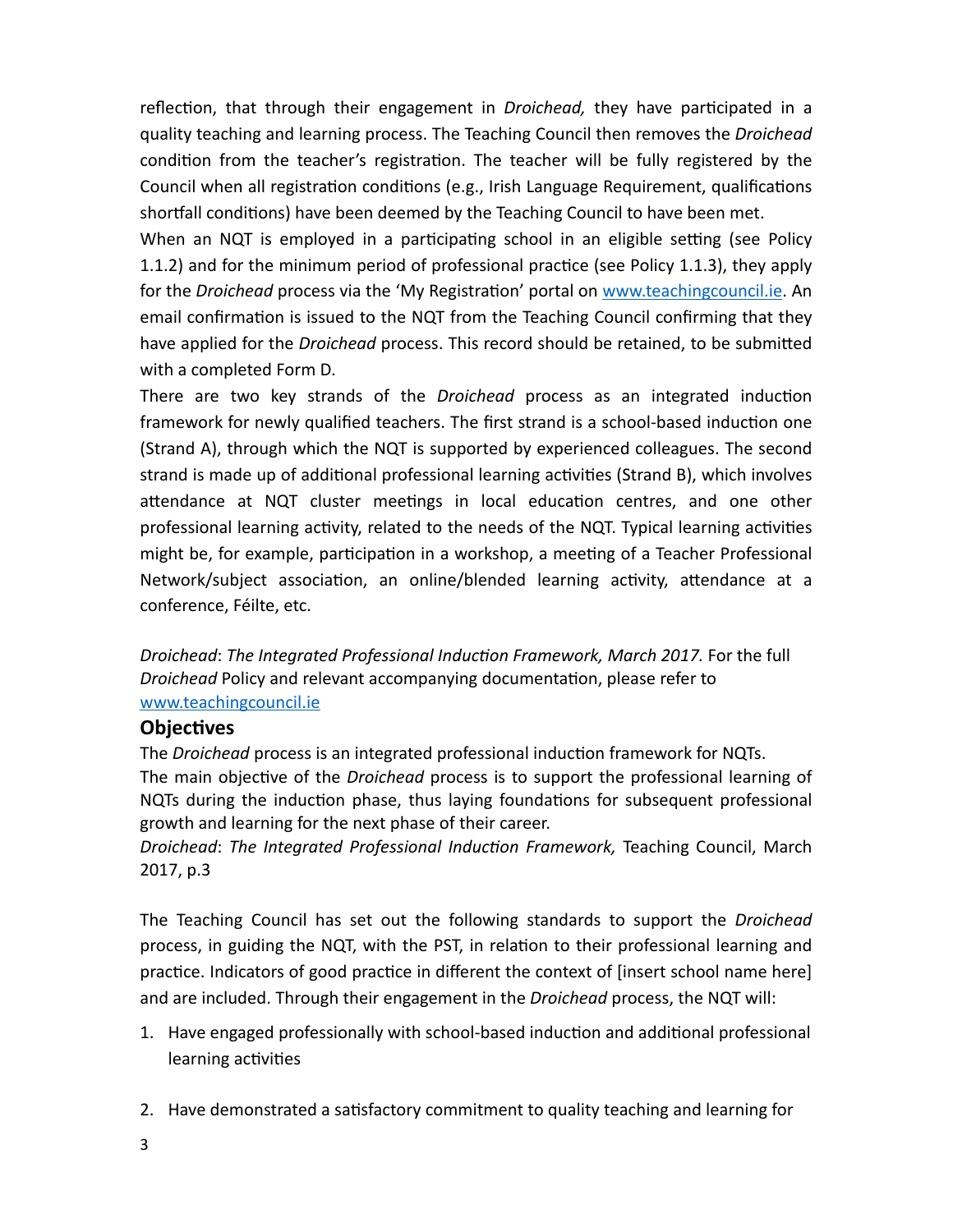their pupils/students

3. Have demonstrated an ability to engage in reflective practice that supports their professional learning and practice, both individually and collaboratively.

*Droichead: The Integrated Professional Induction Framework, Teaching Council, March* 2017, Appendix 1.

# **Protocols**

This policy adheres to the protocols identified in the *Droichead – The Integrated* Induction Framework, Teaching Council, March 2017. This policy is specifically supported by the following sections:

- Professional conversations: p. 5
- Observation: p. 5
- Maintaining records of the *Droichead* process: p. 6
- Concluding the *Droichead* process: p. 7

This policy is part of a suite of documents to support *Droichead* in the school. These documents include:

- *Droichead*: *The Integrated Induc6on Framework,* Teaching Council, March 2017
- Teaching Council Standards (accompanied by our customised Indicators and Examples of School Context)
- PST Roles and responsibilities
- *Droichead* Outline drafted by the PST and finalised with NQT input
- Needs Analysis/Induction Plan updated regularly in collaboration with NQT

## **Settings in which the** *Droichead* **process can take place**

A post-primary teacher will normally undertake the *Droichead* process when employed in a recognised post-primary school. As a general rule, paid employment in a permanent, temporary or substitute capacity is eligible, so long as such employment will afford the teacher the opportunity to meet the minimum duration requirements set out in the *Droichead*, March 2017 policy. 4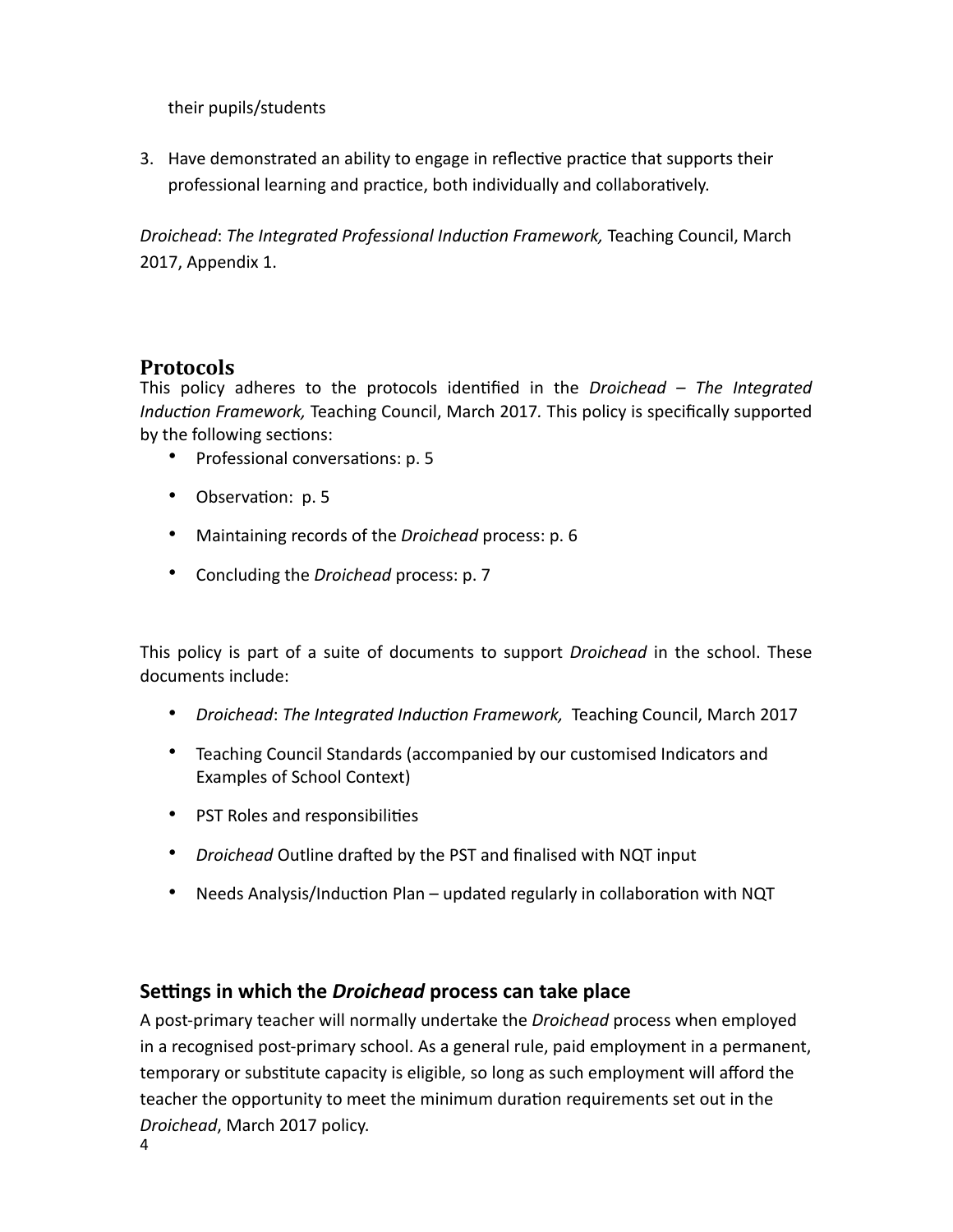A post-primary teacher may also complete the *Droichead* process where they are employed in one of the following roles:

a) a special school where a proportion of the pupils attending the school are of postprimary age, and where the teacher is teaching a post-primary curricular subject(s) to such pupils, or

b) a Centre for Education where a post-primary curricular subject(s) is being taught.

It should be noted that where NQTs are employed in the above settings via voluntary (unpaid) service or internship schemes such as JobBridge, and similar such schemes that may be commenced in the future, this is not deemed acceptable by the Teaching Council as being suitable for *Droichead*.

*Droichead: The Integrated Professional Induction Framework,* Teaching Council, March 2017, p. 4

# **Duration of professional practice required**

Professional practice includes school placement (10 weeks) during initial teacher education and (ii) post-qualification practice. The *Droichead* process 2016/2017 which fulfils the post-qualification professional practice requirement, has been modified to take into account the extended school placement during initial teacher education. A post-primary teacher must complete 200 hours' teaching employment in an eligible setting to include the teaching of a post-primary curricular subject(s) to a designated class on the school's timetable, or employment in a learning support, special needs or language support position. The teacher must apply for the *Droichead* process via the 'My Registration' portal on [www.teachingcouncil.ie.](http://www.teachingcouncil.ie) It should be noted that these are absolute minimum periods of practice. Given that *Droichead* as an induction framework is designed to provide the maximum degree of support, guidance and advice, it is recommended, where an NQT has additional time in his or her school over and above the minimum requirements set out above, that extra time be used to support the *Droichead* process.

**Droichead: The Integrated Professional Induction Framework, Teaching Council, March** 2017, p. 4-5.

# **Observations**

Observations are also a key feature of *Droichead*. This includes observations by the NQT of more experienced teachers' practice, as well as observation of the NQT's practice by 5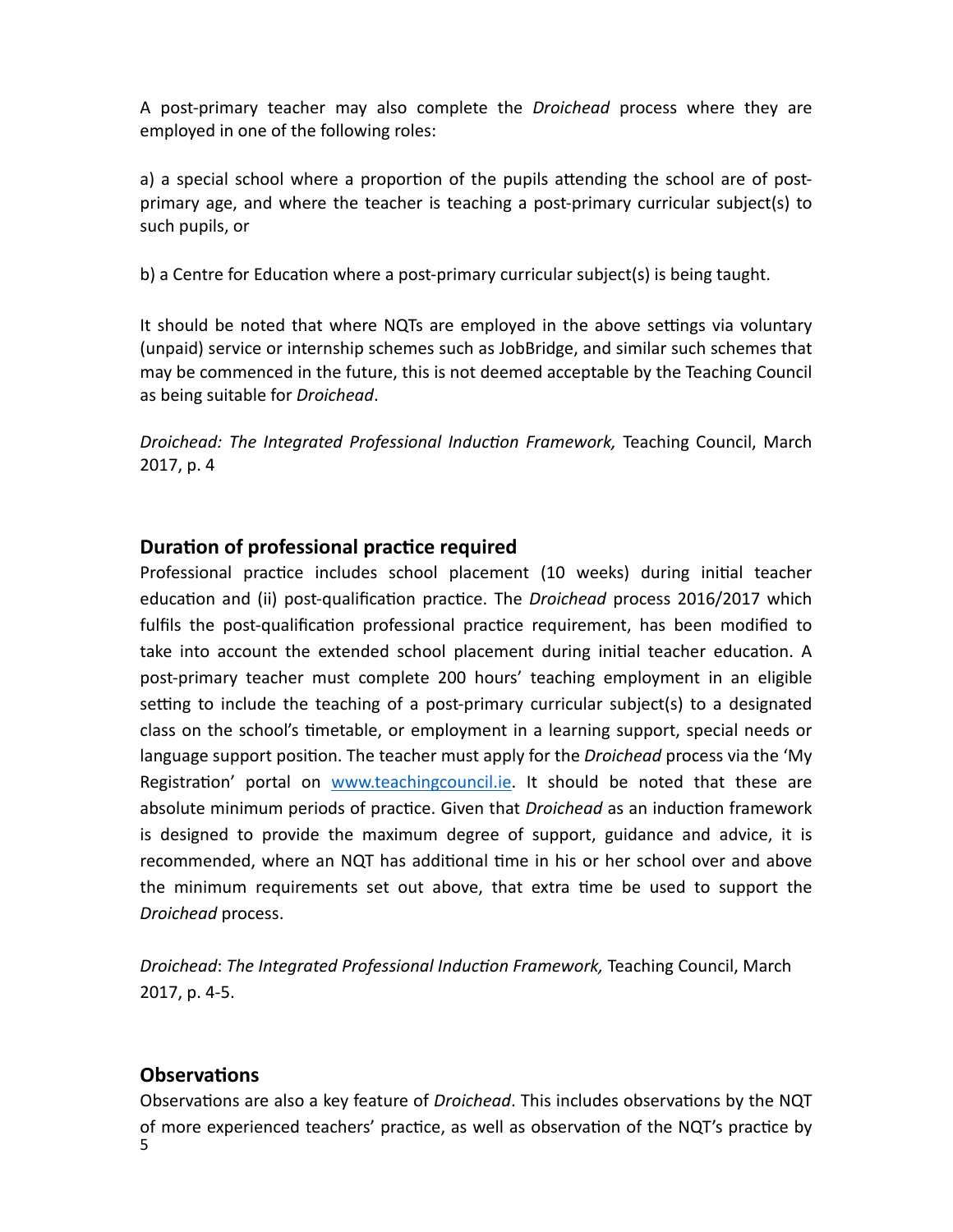the PST. Both types of observations are arranged in advance, and provide NQTs with opportunities to learn from their fellow professionals. Observations by the PST of the NQT's practice should focus on areas where the NQT feels that they need particular advice, help and support. The NQT should therefore be encouraged to teach in an area where they feel their learning need is greatest. This can then provide the basis for a subsequent professional conversation. It is recommended that there would be at least two of each type of classroom observation (observations by the NQT, and observations of the NQT's practice), and that the exact number, and the classes observed, should be based on discussions between the NQT and the PST.

*Droichead: The Integrated Professional Induction Framework, Teaching Council, March* 2017, p. 5

# **Taisce – Portfolio-based learning**

Portfolio-based learning is an important process to support the NQT in engaging in these professional conversations. The Council uses the term Taisce, (Irish for treasure trove) to refer to this process of portfolio-based learning. Engaging in the process of portfoliobased learning enables the NQT to reflect on their professional learning in a way that suits them and identify and plan for areas in which they may need further support or guidance.

*Droichead: The Integrated Professional Induction Framework, Teaching Council, March* 2017, p. 5

## **Role and Responsibilities**

#### **Professional Support Team (PST) Role:**

The PST is a team of fully registered teachers, ideally with five years' experience, iwhich may include the principal, who work collaboratively to support and mentor the NQT during school-based induction, in the first stages of their professional journey. All PST members at Jesus and Mary Secondary School, Gortnor Abbey have completed a programme of professional learning with NIPT, including mentor skill development. Jesus and Mary Secondary School, Gortnor Abbey may form a school PST or an inter-school PST or may invite one external PST member to join the internal school staff.

Supporting a newly qualified teacher during *Droichead* is always a collaborative process, although the roles and responsibilities of PST members may vary in different school contexts, and are therefore agreed before the *Droichead* process commences at Jesus and Mary Secondary School, Gortnor Abbey.

The dual role of the PST is to:

• guide and advise the NQT during school-based induction, in the first stages of their professional journey.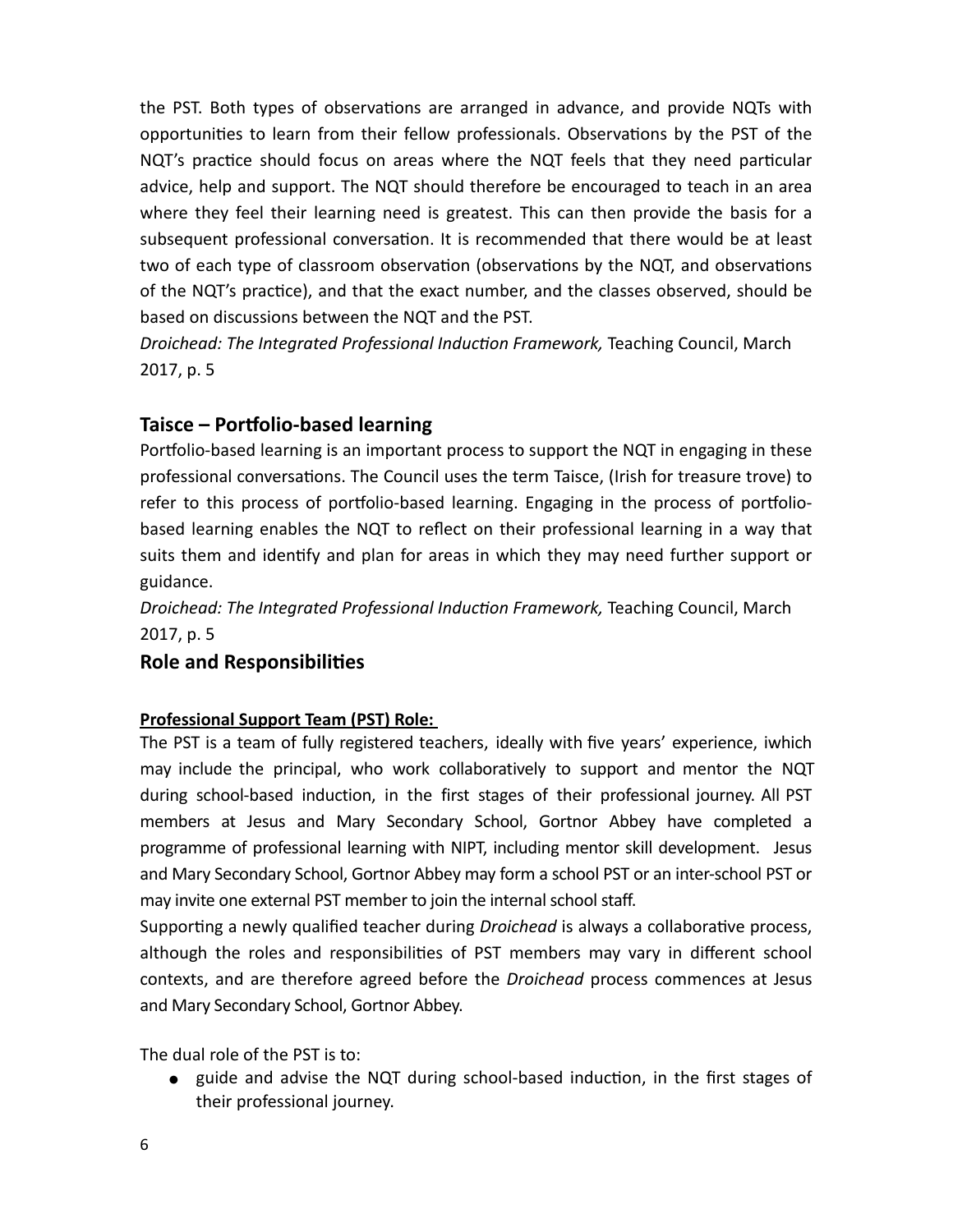• form a joint declaration with the NQT that they have participated in a quality teaching and learning process.

*Droichead* Policy Teaching Council, March 2017, p.3

#### **PST Responsibilities:**

The responsibilities agreed by the PST at Jesus and Mary Secondary School, Gortnor Abbey are identified in the **Appendix 1** of this policy. The PST's responsibilities are neither exhaustive nor prescriptive and will be reviewed in light of experience. Responsibilities directly relating to support and mentoring relate to all team members while other responsibilities are designated to a named team member. The PST at Jesus and Mary Secondary School, Gortnor Abbey recognise that it is also important that these agreed responsibilities are communicated to the NQT at the earliest opportunity.

In support of a NQT's *Droichead* process, the PST will invite the wider school staff to provide opportunities for...

- Co-planning
- Co-teaching
- Sharing of resources
- Engaging in professional conversations
- Facilitating class observation

The PST at Jesus and Mary Secondary School, Gortnor Abbey will share its role and agreed responsibilities with the NQT at their initial meeting.

## **NQT Role:**

Supporting an NQT through *Droichead* at Jesus and Mary Secondary School, Gortnor Abbey is always a collaborative process. *Droichead* is fundamentally about the NQTs professional journey and the process of their induction. A key part of this process is an NQT's engagement with more experienced colleagues, and reflection on the professional conversations that take place on their own professional learning and practice.

Through their engagement in the *Droichead* process at Jesus and Mary Secondary School, Gortnor Abbey the NQT will:

- 1. have engaged professionally with school-based induction and additional professional learning activities.
- 2. have shown their professional commitment to quality teaching and learning for their pupils/students.
- 3. have engaged in reflective practice that supports their professional learning and practice, both individually and collaboratively
- 7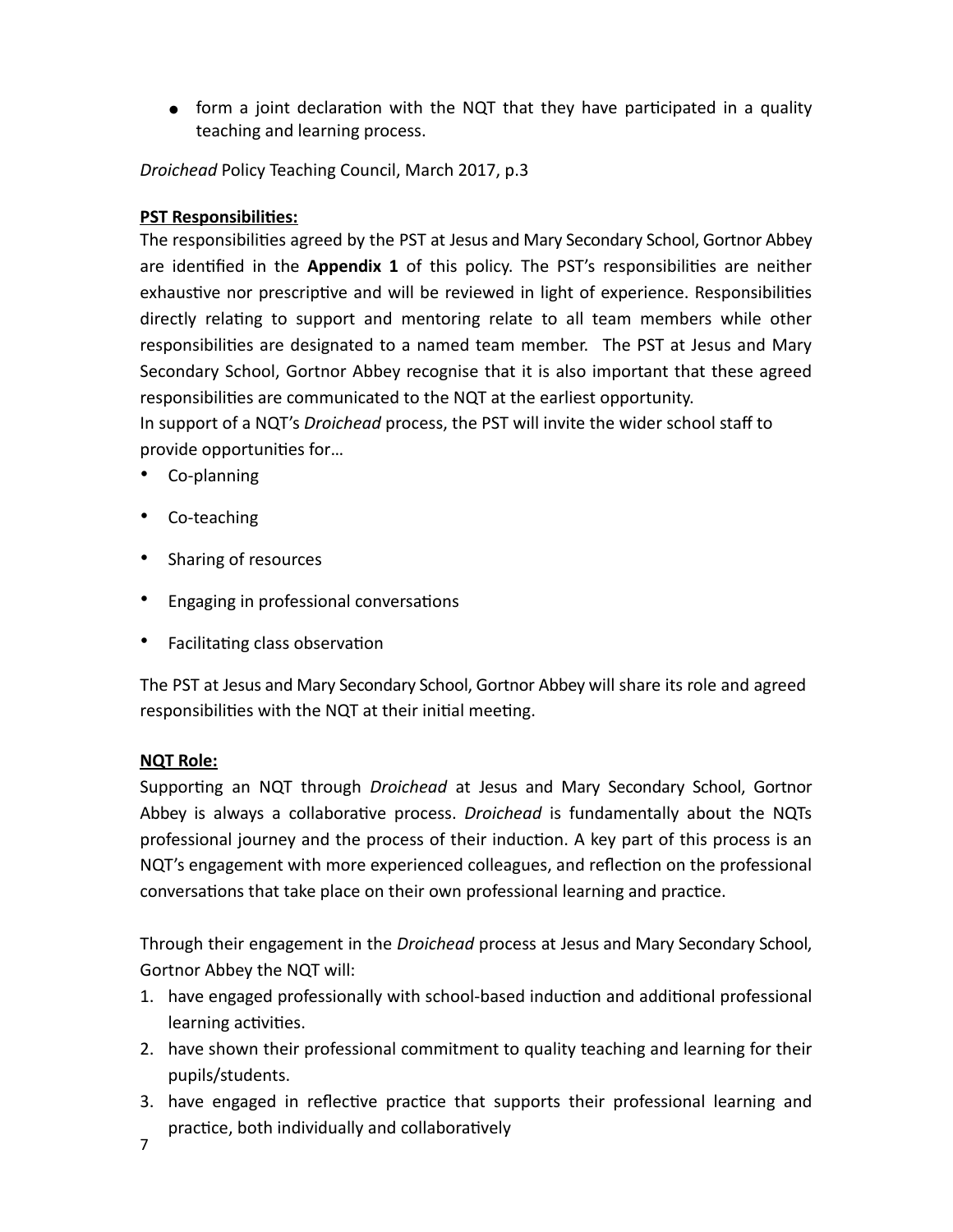Based on above, the NQT will sign a joint declaration with the PST, that they have participated in a quality teaching and learning process.

*Droichead* Policy Teaching Council, March 2017.

### **NQT Responsibilities:**

To guide the NQT in their role at Jesus and Mary Secondary School, Gortnor Abbey, some suggested responsibilities are identified in Appendix 2 of this policy. The PST at Jesus and Mary Secondary School, Gortnor Abbey will share its roles and agreed responsibilities with the NQT at their initial meeting.

# **Self-Evaluation**

The PST are constantly monitoring and reviewing the supports they provide to NQTs at Jesus and Mary Secondary School, Gortnor Abbey. The PST ensure to align SSE targets at Jesus and Mary Secondary School, Gortnor Abbey with the support on offer to NQTs. A needs analysis takes place at the beginning of the year/at the beginning of the NQT's *Droichead* process. This helps to inform the NQTs *Droichead* Outline Plan and is reviewed regularly. Regular consultation takes place between the participants throughout the year and a review of the *Droichead* process takes place at the end of the year. The PST annually review the supports on offer, the progress made on goals set previously and any outstanding areas are discussed.

# **Data Protection**

All data will be kept in accordance with the General Data Protection Regulation (GDPR) and the Data Protection Policy of Jesus and Mary Secondary School, Gortnor Abbey.

# **Related Policies**

- Dignity at Work Policy
- Code of Behaviour Policy
- Special Educational Needs Policy
- Data Protection Policy

## **Review**

This policy will be subject to regular review in the light of ongoing experiences. The review will be led by the principal in collaboration with members of the PST.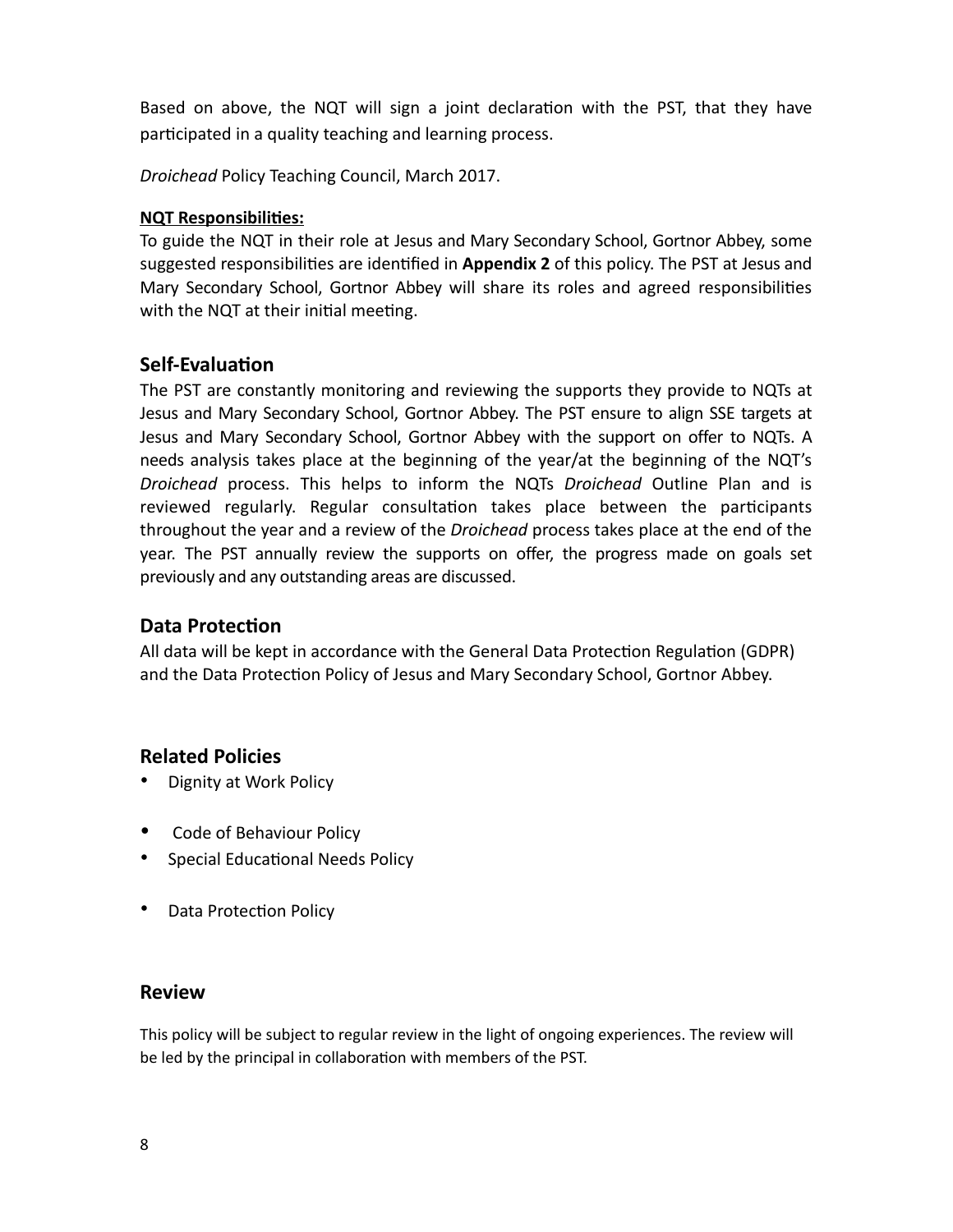# **Declaration**

Date Developed: November 2019 Developed by: PST and national templates

Date Approved: 15th January 2020

Ratified by: Chairperson of the BOM.

Date Effective From: Ratification

Review date: May 202

## **Appendix 1**

#### **PST Responsibilities at Jesus and Mary Secondary School, Gortnor Abbey:**

To guide a PST in its role, some suggested responsibilities are identified below. While responsibilities relating to support and mentoring relate to all team members, a PST may designate some of the other responsibilities to identified individuals within the team.

- To liaise with the PST members regarding inputs to staff on the *Droichead* process
- To engage in action planning with the NQT in relation to *Droichead* standards
- To co-ordinate the induction plan and activities
- **•** To organise *Droichead* Release Time for induction activities
- To brief school staff, parents and Board of Management on the nature and purpose of the school's involvement in *Droichead*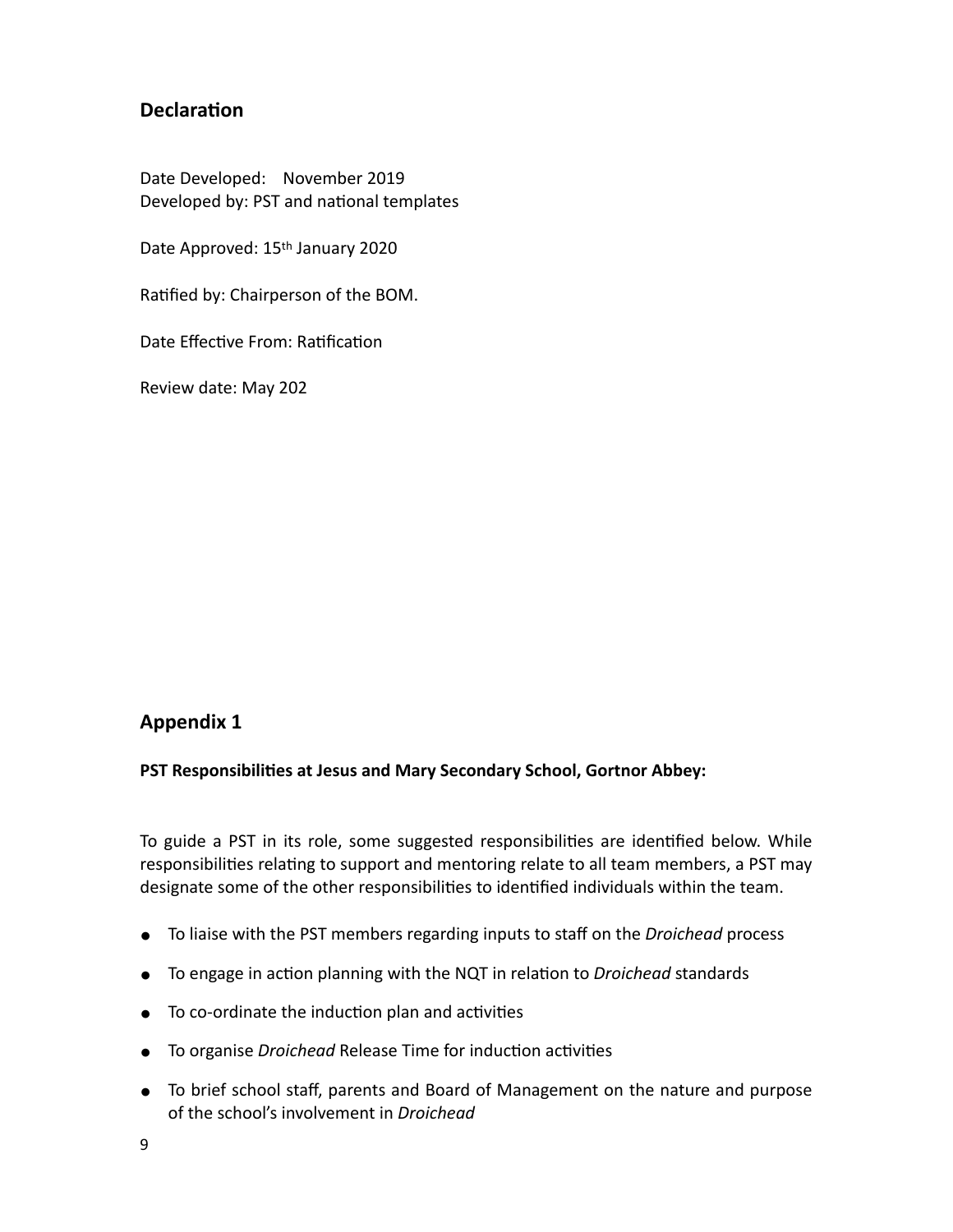- To ensure the *Droichead* Outline is current for each NQT
- To provide professional and pedagogical support for the NQT
- To support the PST members and NQT/s
- $\bullet$  To outline the PST's role at the initial meeting
- $\bullet$  To liaise with other staff members in relation to opportunities for the NQT to visit/ observe in their classrooms and work alongside them
- To enable and empower the NQT to seek/source answers to questions
- To brief the NQT on the nature and purpose of the *Droichead* process within the school
- To provide support for planning and preparation for teaching and learning by NQTs
- To establish clear boundaries for the PST/NQT relationship
- To clarify school policies and procedures for the NQT
- To invite teachers to be a member of the school PST
- To attend *Droichead* professional development
- To work in partnership with the NQT in the classroom e.g. observation and discussion
- To liaise with the NIPT Associate/RDO
- Where practical, to liaise with other schools in the area for the purposes of observing and sharing practice
- To accept and give feedback in a constructive, open and professional manner
- To co-ordinate the overall *Droichead* process in collaboration with the PST members and the NQT, including communicating meeting schedules and agendas and the coordination of *Droichead* Release Time
- $\bullet$  To keep records including copies of timetables and substitution records as well as induction plans, as part of the *Droichead* process
- To form a consensus in relation to the joint declaration and sign Form D, if appropriate
- To co-ordinate the conclusion of the *Droichead* process with the NQT and other PST members
- To ensure that the *Droichead* process is carried out appropriately in the school and to develop, monitor and review a whole-school policy on induction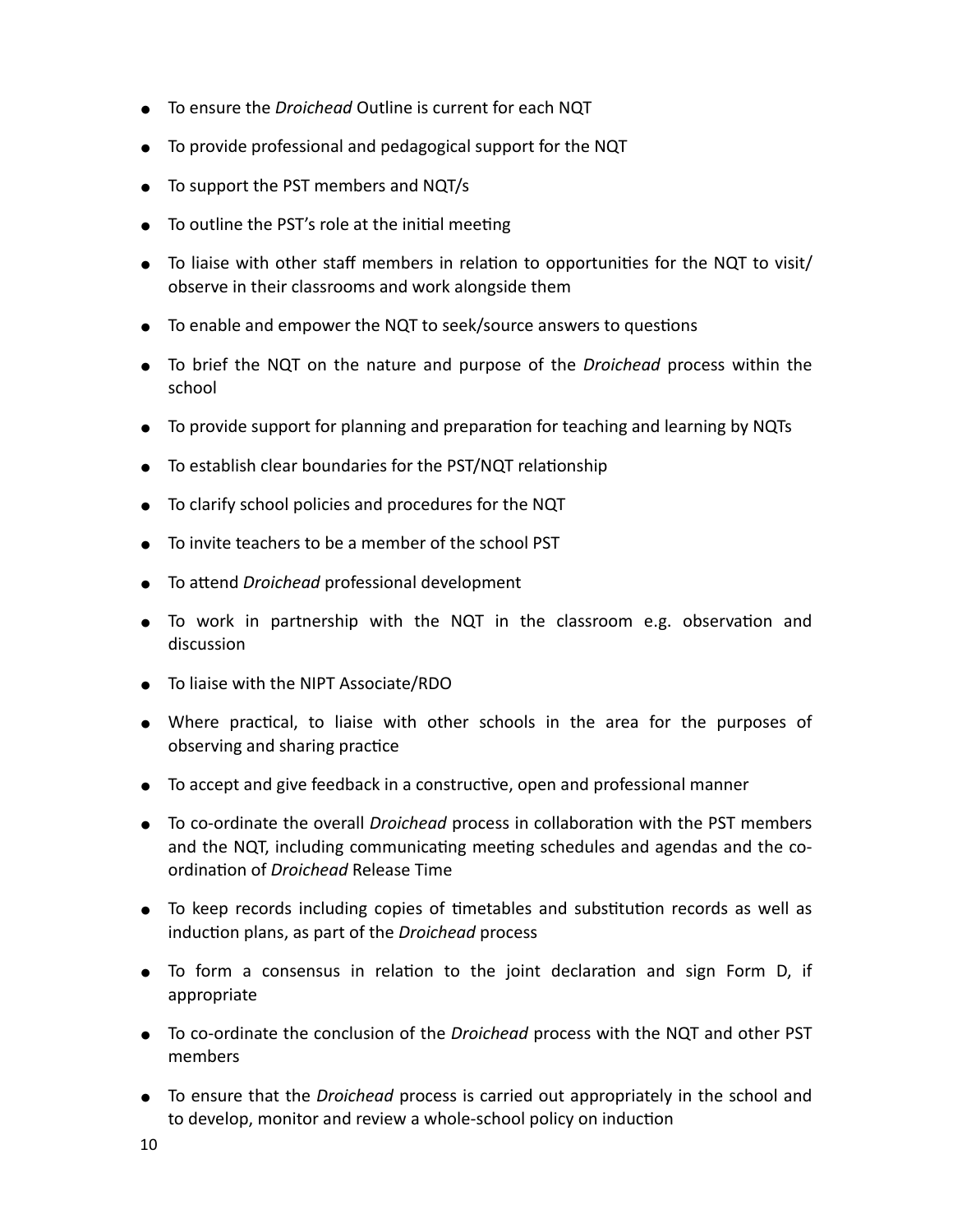● Other…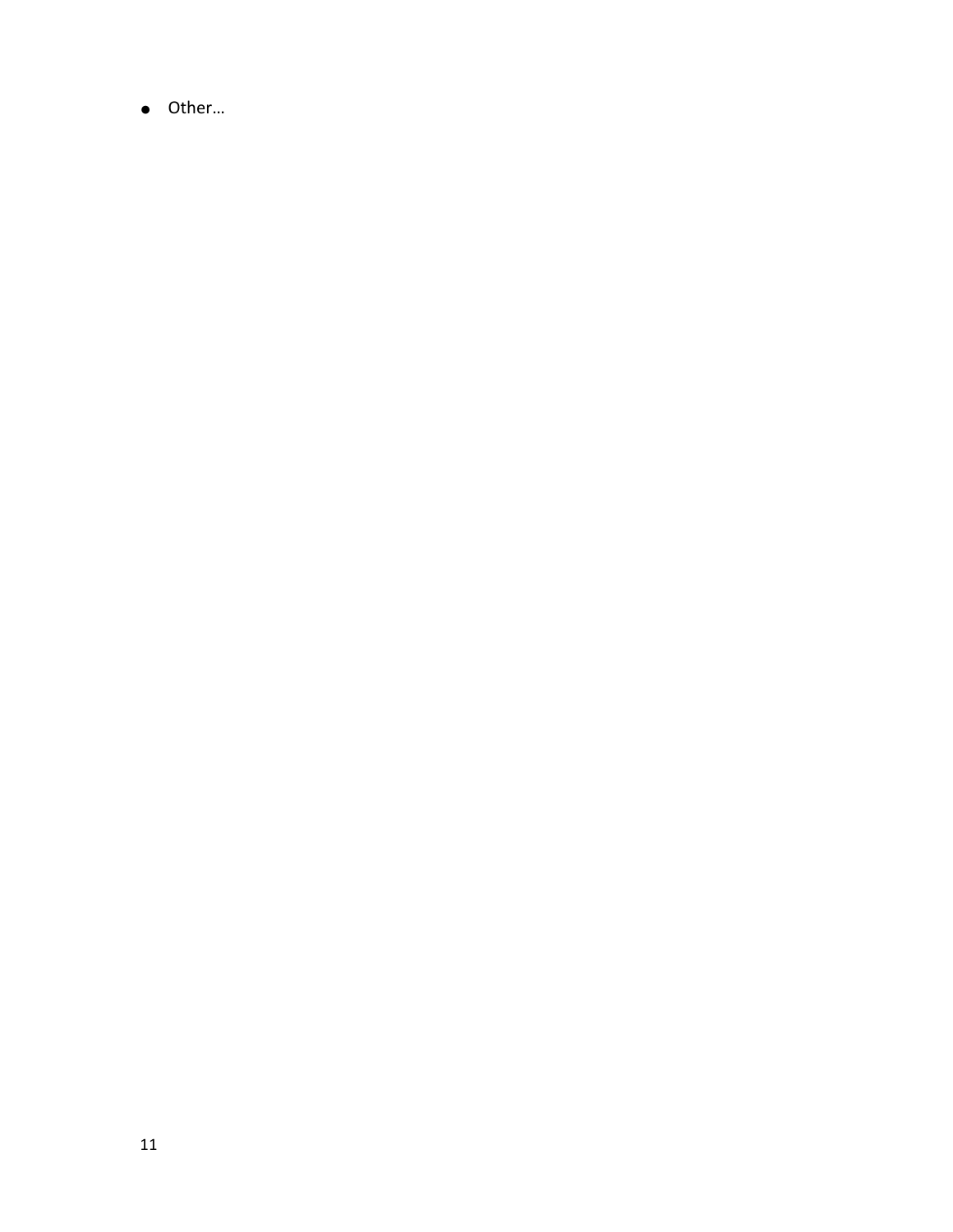# **Appendix 2**

#### **NQT Suggested Responsibilities at Jesus and Mary Secondary School, Gortnor Abbey:**

To guide the NQT in their role, some suggested responsibilities are identified below. The PST will share its roles and agreed responsibilities with the NQT at their initial meeting.

- To apply for *Droichead* via the 'My Registration' portal on [www.teachingcouncil.ie,](http://www.teachingcouncil.ie) retain the confirmation email and forward a copy to PST
- To attend one cluster meeting per term as per the indicative timeframe agreed with the PST
- To ensure Form D is stamped at cluster meetings and fully completed before sending to the Teaching Council
- To reflect on and evaluate practice with regard to the Teaching Council's Code of Professional Conduct
- To be aware of the continuum of professional development and his/her own responsibilities therein
- To participate fully in the school's induction programme and to undertake the elements of the programme
- To work in partnership as part of a school team
- To be aware of all school policies and procedures
- To observe more experienced teachers practice and be observed by the PST
- To learn from the established good practice of teachers in the school and/or elsewhere
- To consider the professional feedback of the Principal, PST and other staff who advise about teaching and learning
- To accept and give feedback in a constructive, open and professional manner
- To be thoroughly prepared for all lessons and to have long and short term planning available and up-to-date
- To develop a reflective professional portfolio, *Taisce*, which will provide a focus for professional conversations central to *Droichead*, and allow the NQT to identify areas